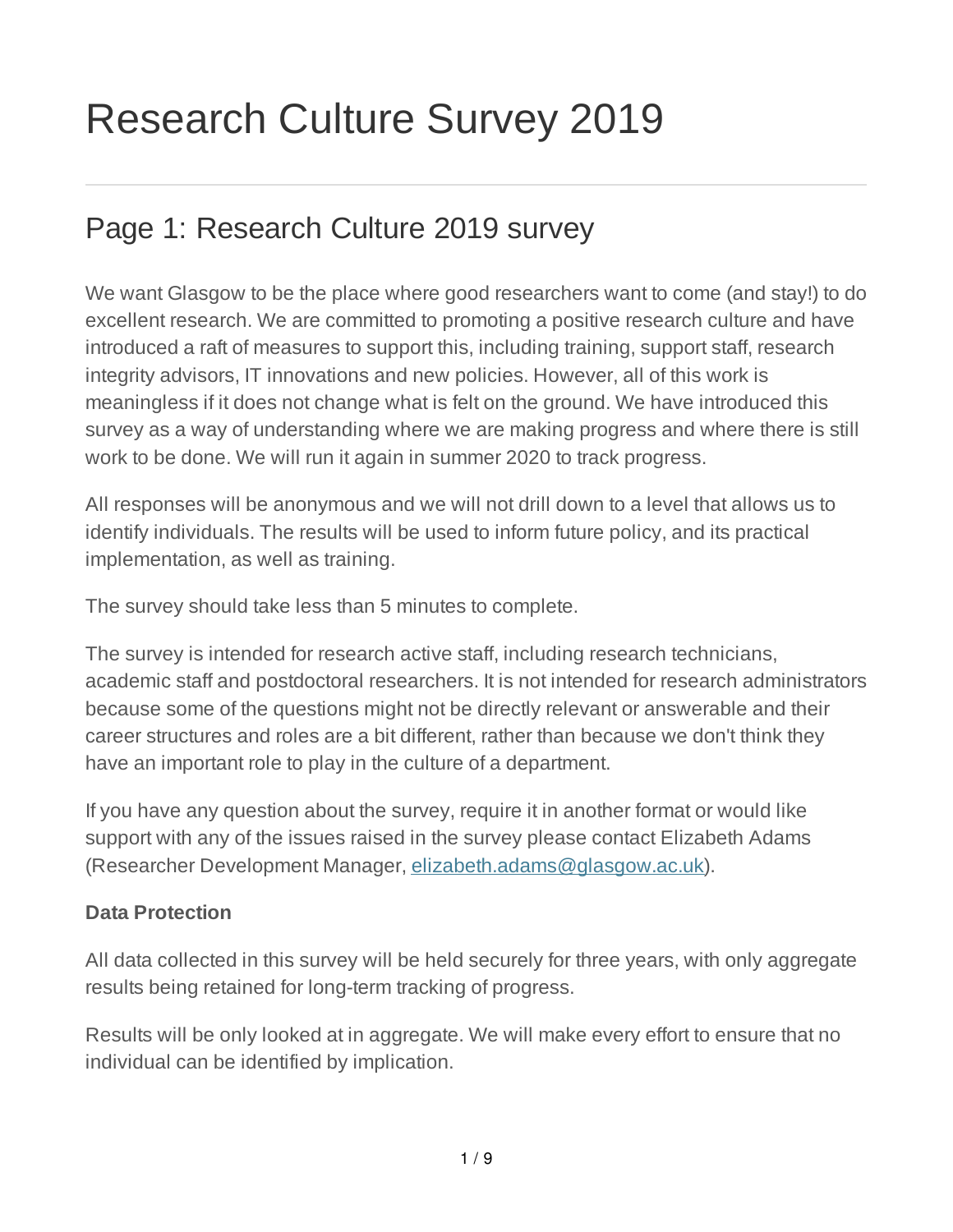*1.* Please confirm below that you have read the data protection statement and consent to the data being used in the way described. If you do not consent, then please close this browser window to exit the survey.

 $\Box$  I have read and understand the data protection statement

 $\Box$  I consent to my responses being used as described in the data protection statement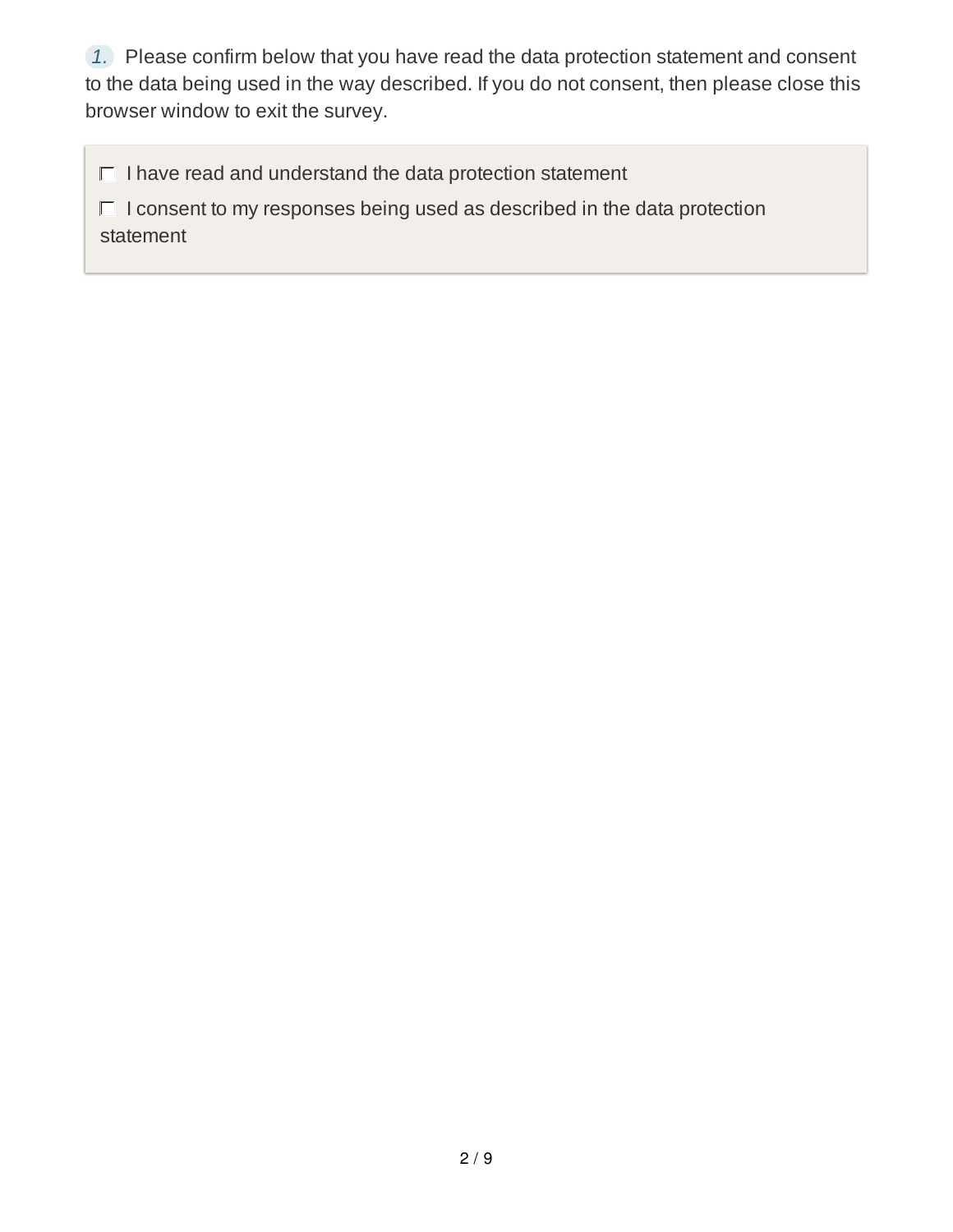# Page 2: Questions

### *2.* **To what extent do you agree that your School / Institute supports a culture of...**

|                                                                                                                                                                        | Strongly<br>agree | Agree     | <b>Neither</b><br>agree<br>nor<br>disagree | <b>Disagree</b> | Strongly<br>disgree | N/A       |
|------------------------------------------------------------------------------------------------------------------------------------------------------------------------|-------------------|-----------|--------------------------------------------|-----------------|---------------------|-----------|
| Open research (e.g. open<br>data, pre-print publishing,<br>making research materials<br>or designs publicly<br>available, or other ways of<br>increasing transparency) | $\bigcap$         | $\circ$   | $\circ$                                    | $\bigcap$       | $\bigcirc$          | $\subset$ |
| Open access publication                                                                                                                                                | $\bigcirc$        | $\bullet$ | $\bullet$                                  | $\circ$         | $\circ$             | $\subset$ |
| Research integrity (e.g.<br>good authorship practice,<br>robust study design)                                                                                          | $\subset$         | $\subset$ | $\subset$                                  | $\subset$       | $\subset$           | ◯         |
| Discussion of personal and<br>professional development                                                                                                                 | $\circ$           | $\circ$   | $\bigcirc$                                 | $\circ$         | $\circ$             | $\bigcap$ |
| Valuing quality of<br>publication (or output) over<br>quantity                                                                                                         | $\circ$           | $\circ$   | $\circ$                                    | $\circ$         | $\bigcirc$          | $\subset$ |
| Collegiality (in which<br>colleagues support each<br>other to succeed in<br>research)                                                                                  | $\bigcirc$        | $\circ$   | $\circ$                                    | $\circ$         | $\bigcap$           | $\bigcap$ |
| <b>Collaboration across</b><br>groups or disciplines                                                                                                                   | $\circ$           | $\circ$   | $\circ$                                    | $\subset$       | $\bigcap$           | $\subset$ |

*3.* To what extent do you agree with the following statements: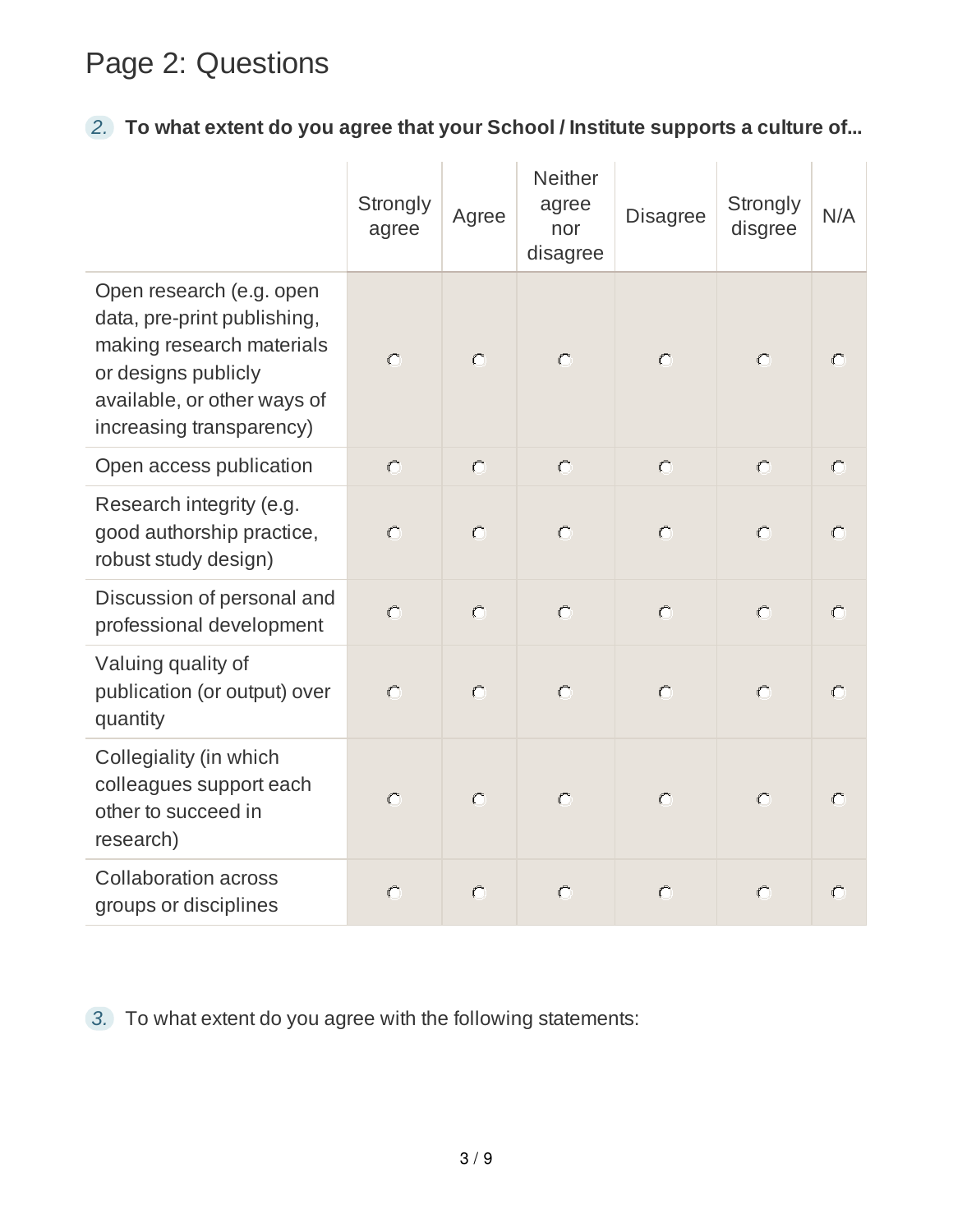|                                                                                                                                                              | <b>Strongly</b><br>agree | Agree               | <b>Neither</b><br>agree<br>nor<br>disagree | <b>Disagree</b> | <b>Strongly</b><br>disagree | N/A       |
|--------------------------------------------------------------------------------------------------------------------------------------------------------------|--------------------------|---------------------|--------------------------------------------|-----------------|-----------------------------|-----------|
| I feel comfortable<br>approaching colleagues<br>for research mentorship,<br>advice, or peer review                                                           | $\circ$                  | $\circlearrowright$ | $\bigcirc$                                 | $\bigcirc$      | $\circ$                     | $\subset$ |
| I understand what a 4*<br>quality (world-leading in<br>terms of originality,<br>significance and rigour)<br>publication or output<br>means for my discipline | $\bigcap$                | $\circlearrowright$ | $\circ$                                    | $\circ$         | $\circ$                     |           |
| I understand what<br>constitutes good<br>authorship practice in my<br>discipline                                                                             | $\bigcap$                | $\bigcirc$          | $\bigcirc$                                 | $\bigcirc$      | $\bigcirc$                  | $\subset$ |
| I understand what<br>constitutes research<br>impact in my discipline                                                                                         | $\subset$                | $\circlearrowright$ | $\bigcap$                                  | $\subset$       | $\subset$                   | $\subset$ |
| I have adequate support<br>during the grant<br>application process                                                                                           |                          | $\subset$           | $\subset$                                  | $\subset$       | $\subset$                   | $\Gamma$  |
| I feel able to spend time<br>undertaking Continuing<br>Professional Development<br>activities that are relevant<br>to my career aspirations                  |                          | $\bigcap$           | $\bigcap$                                  |                 | $\subset$                   |           |

*4.* **Does your current research project (or study) have a data management plan?**

- Yes
- No
- Don't know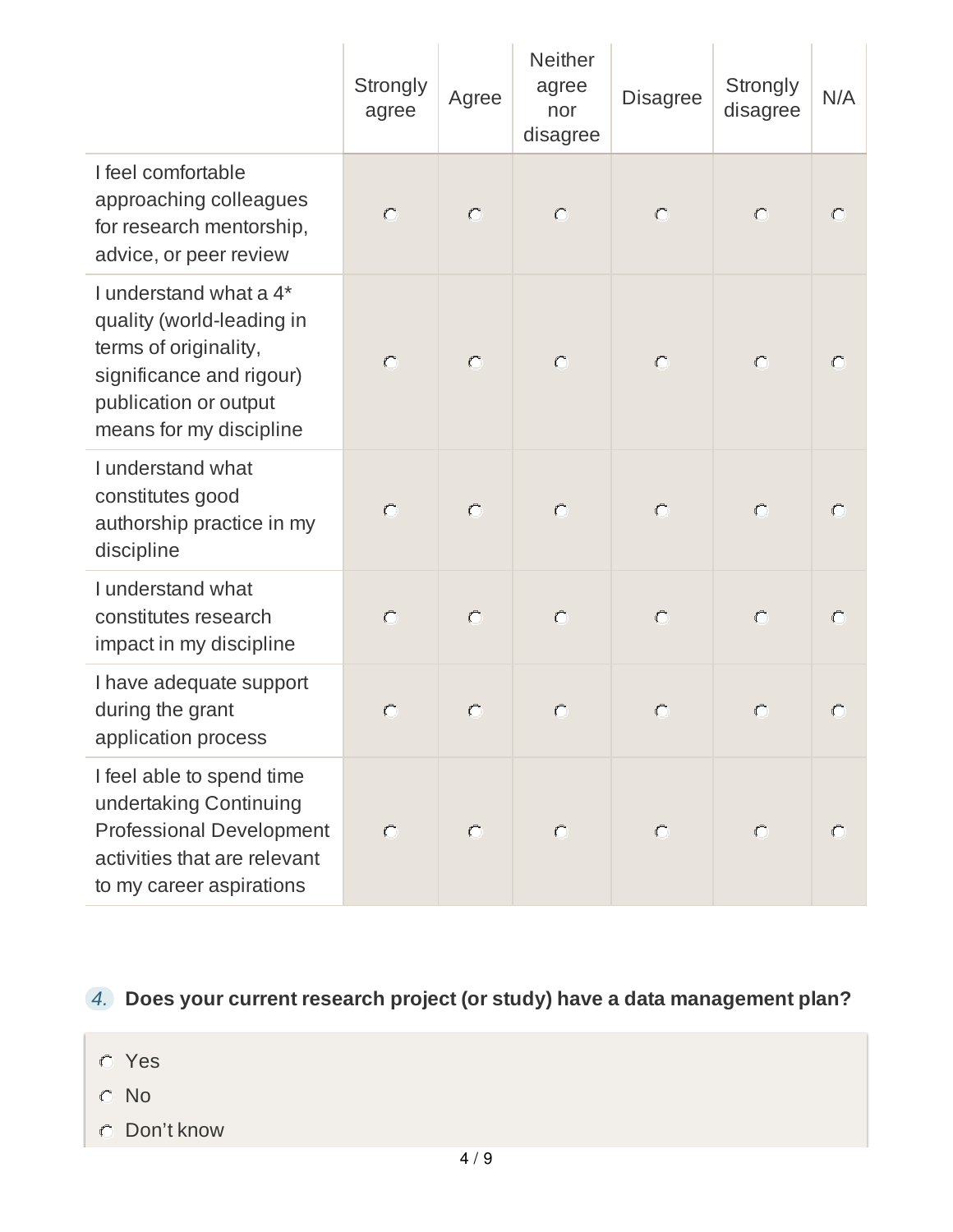#### *5.* **I understand where in the University I can go for information or support on the following topics. (Select all that apply)**.

- Good research-data management
- $\Box$  Research integrity
- $\Box$  Making outputs open access
- $\Box$  Open research (making research widely available as early as possible)
- $\Box$  How to write a good publication/output
- $\Box$  How research quality is assessed in my discipline
- $\Box$  Research identifiers (e.g. ORCID)
- $\Box$  Improving my research profile

#### *6.* **Which of the following areas would you like to know more about? (Select all that apply.)**

- Good research-data management
- $\Box$  Research integrity
- $\Box$  Making outputs open access
- $\Box$  Open research (making research widely available as early as possible)
- $\Box$  How to write a good publication/output
- $\Box$  How to write a good grant application
- $\Box$  How research quality is assessed in my discipline
- $\Box$  Research identifiers (e.g. ORCID)
- $\Box$  Improving my research profile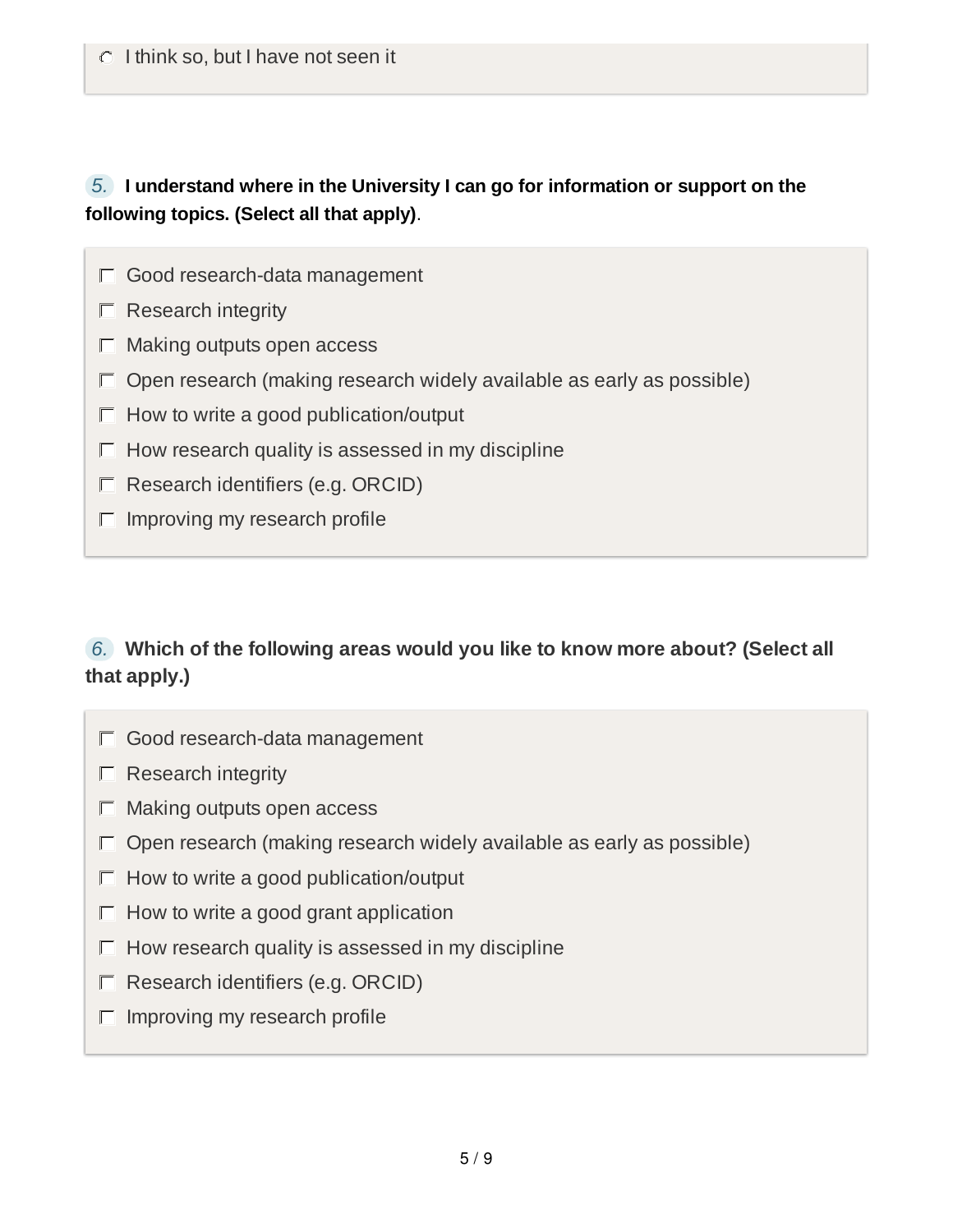#### *7.* **As an institution, what one practical thing could we do to promote a positive research culture?**

*8.* **Is there an example of good practice that you can share with us from your discipline, School / Research Institute which promotes good research culture?**

*9.* **Reflecting on the past five years, do you think that research culture has improved at the University?**

Yes

No

Don't know

 $O$  N/A

*9.a.* Please provide any further detail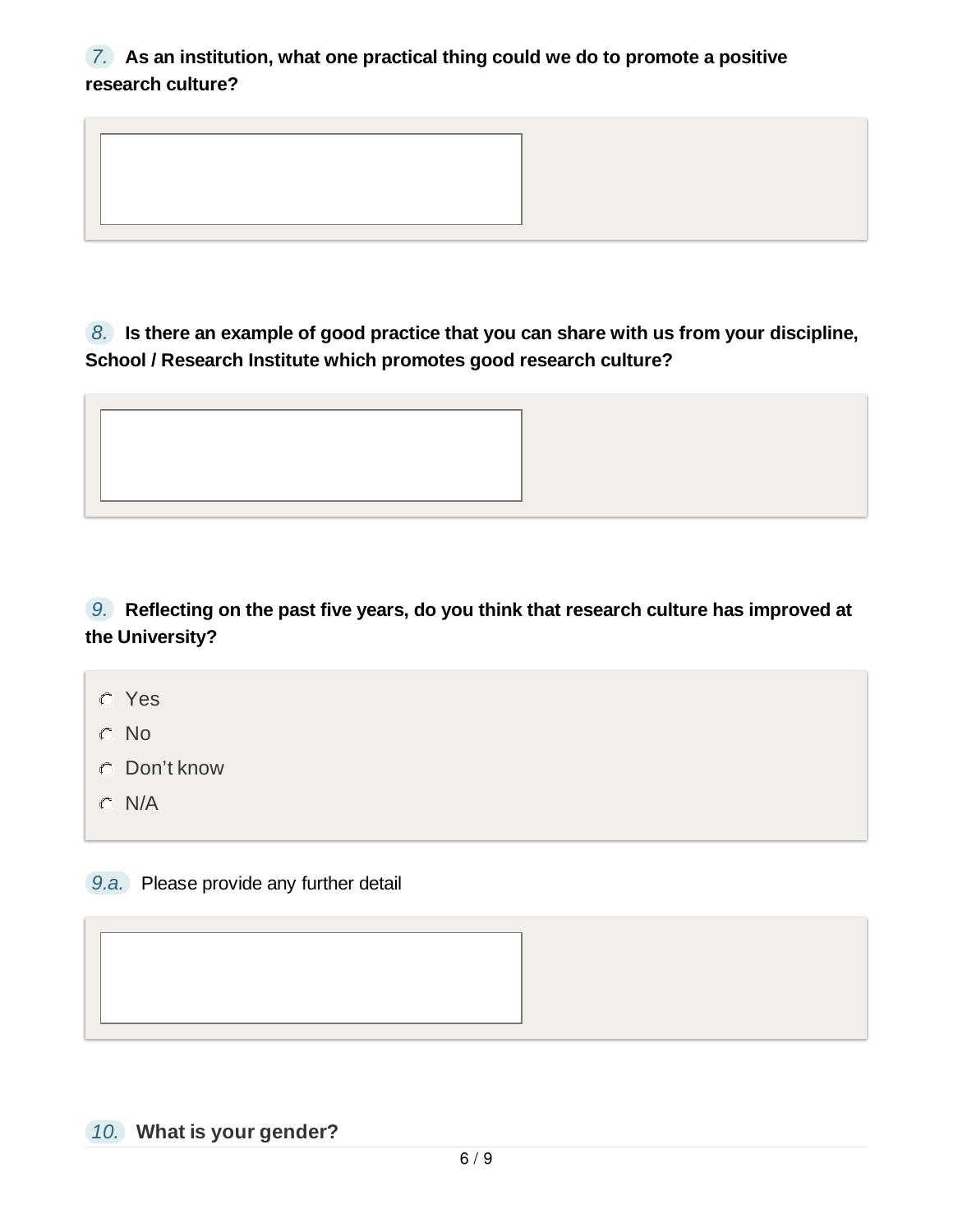- Male
- Female
- Prefer not to say
- **O** Other

*11.* Please select your School / Research Institute

*12.* Please select your job family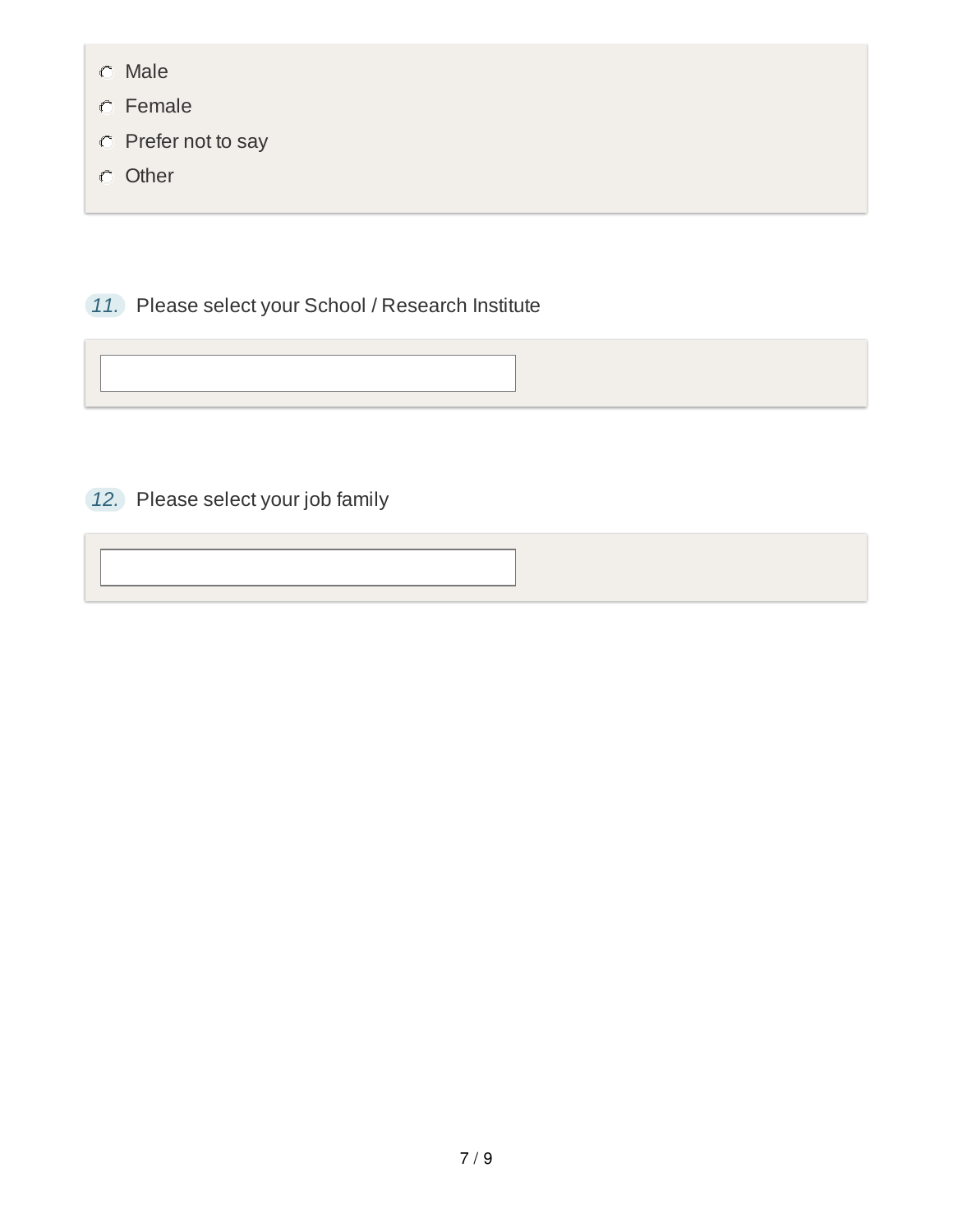# Page 3: Final page

Thank you! We really appreciate your input into such an important area. If you have any further thoughts or suggestions please get in touch with Elizabeth Adams elizabeth.adams@glasgow.ac.uk

### **Key for selection options**

#### **11 - Please select your School / Research Institute**

Adam Smith Business School Institute of Biodiversity Animal Hlth and Comp Med Institute of Cancer Sciences Institute of Cardiovascular and Medical Sciences Institute of Health & Wellbeing Institute of Infection Immunity and Inflammation Institute of Molecular Cell and Systems Biology Institute of Neuroscience and Psychology School of Chemistry School of Computing Science School of Critical Studies School of Culture and Creative Arts School of Education School of Engineering School of Geographical & Earth Sciences School of Humanities School of Interdisciplinary Studies School of Law School of Life Sciences School of Mathematics & Statistics School of Medicine Dentistry & Nursing School of Modern Languages & Cultures School of Physics & Astronomy School of Psychology School of Social & Political Sciences School of Veterinary Medicine SUERC